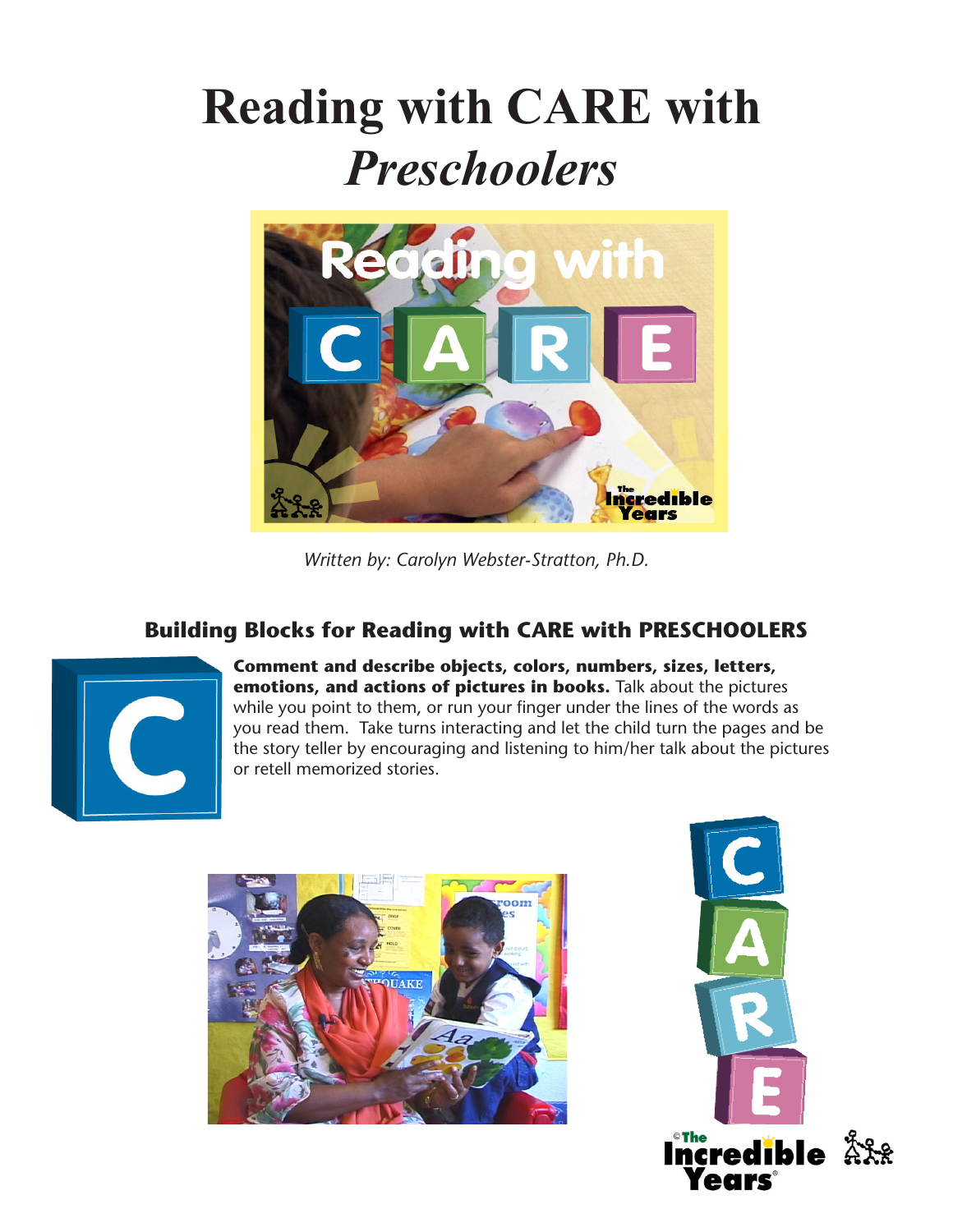

**Ask open-ended questions and explore book together.** Ask questions that show you are interested in the child's thoughts and ideas. E.g. "What do you think will happen next?" "What's interesting about this page?" Avoid asking too many questions or the child will think you are testing him/her. To keep a balance you can intersperse open-ended questions with descriptive comments. E.g. "I see a red car and one, two, three, four trees. Oh, there's a little mouse. What do you see?" When you do ask questions, don't "test" the child about facts (e.g., "what color is this?" "what shape is this?"). Questions with right or wrong answers put the child on the spot and may cause anxiety or resistance.

Examples of open ended questions:

*"What do you see on this page?" (observing and reporting)*

*"What's happening here?" (story telling)*

*"What is that a picture of?" (promoting academic skills)*

*"I wonder how she is feeling now?" (exploring feelings)*



*"What is going to happen next?" (predicting)*



**Respond and listen attentively with smiles, encouragement, praise and delight to the child's thinking and responses.** Follow the child's lead and empower his or her confidence.

*"Good thinking, that is a tall giraffe."*

*"You really thinking hard about that."*

*"Wow, you know a lot about trains."*